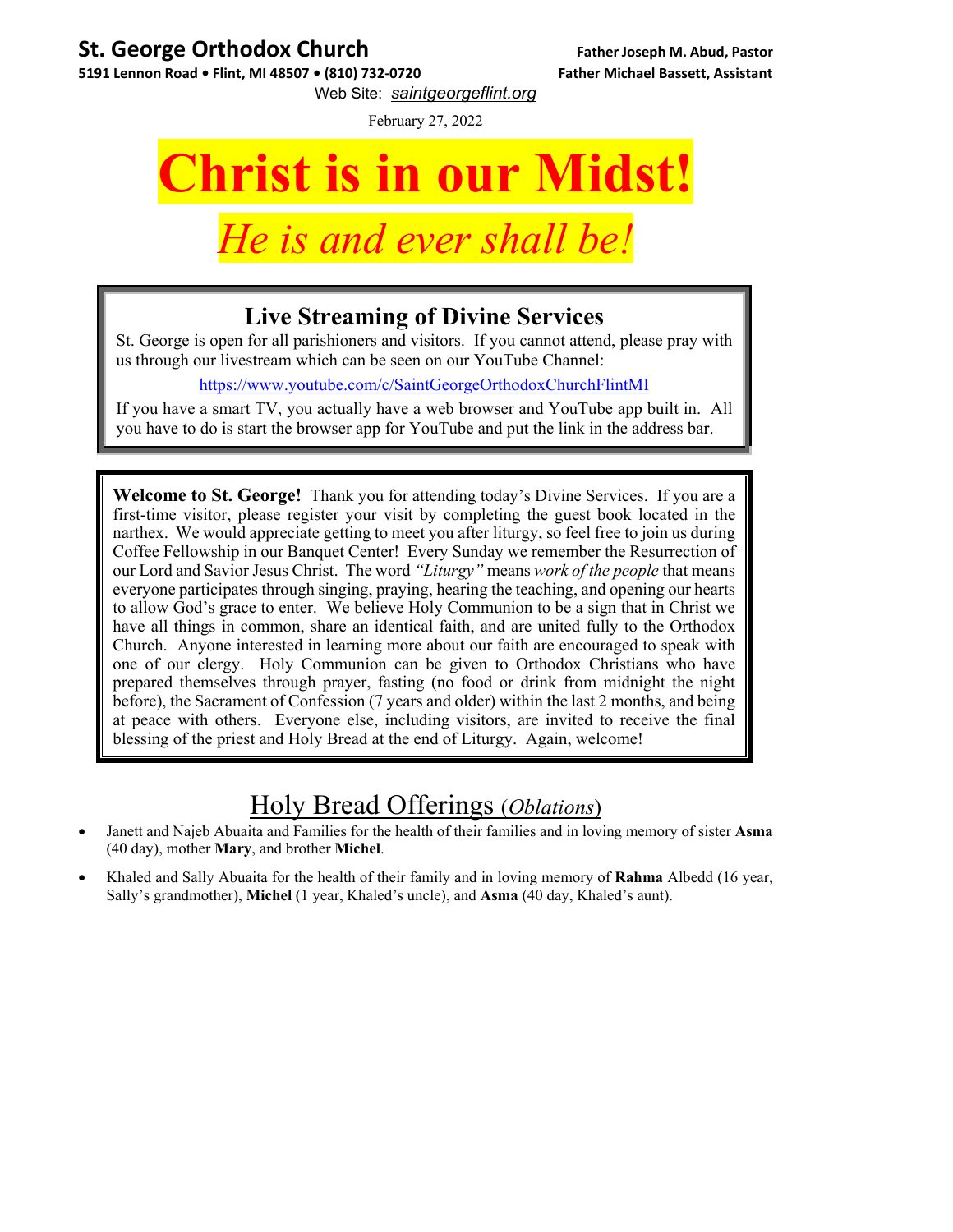- Father Michael and Khouriya Pam Bassett for the health of their family and in loving memory of **Subdeacon Brian** Thabit (+January 14<sup>th</sup>, relative of Fr. Michael).
- **Issa** and **Vera** Daoud and Family for the health of their family especially **Daniel**, **Tony**, **Amanda, Nancy,**  and Family and in loving memory of **Suad** (3 year, mother of Vera), **David** Daoud (2 year, brother of Issa), **Rabiah**, **Norma**, **Yacoub**, **Ramzi**, **Maha**, and **Issa**.

#### Baptism/Chrismation Days

The Church School offers the Holy Bread for their teachers and/or students who are celebrating their *New Birth* {Baptism and/or Chrismation} into the Church this week:

**Cezar** and **Lana** Abu-Aita ~ March 3rd

*May they be children of the Light and heirs of eternal good things.* **{Baptismal Service}** 

- We pray for the servants of God who have fallen asleep in the Lord: Salwa Haddad (+January 27<sup>th</sup>), **Ellis** Salim (+February 2nd), Captain **Collin** Birnie (+February 4th, friend of Areen Bathish), **Khalil** Ibrahim (+February 8th), **Jamil** Hijazin, (+February 11th, father of Joseph), and **Salim** Haddad (+February 18th).
- Prayers are offered for our parishioners who are ill, recovering, or in need, especially His servants: **Metropolitan Paul** and **Archbishop John** who are in captivity, **Sahar** Abdallah, **Shafiqa** Abuaitah, **Suheil**  and **Abeer** Abuaita, **Laila** Abud, **Anwar** and **Georgette** Abueita, **Chelsy** Abufarha, **William** Alsahouri, **Rose** Ayoub (mother of Cam Takach), **Sharon** Ballreich (sister of Nancy Silpoch and Deborah Salim), **Emil** Bathish, **Cynthia** Brooks (sister of Fr. Michael), **Levi** Cooper, **Vera** Daoud, **Jimmy** David, **Victor** David, **Ranna** Esho (friend of Batoul Burbar), **Averie** Fisher (niece of Doug and Sandy Thomas), **Elias** Gantos, **Mariam** Ghanim (mother of Manal Abuaita), **Phyllis** Good, **Nadia** Ibrahim (mother of Ziyad), **Daisy** Isaac, **Salwa** Isaac, **Loretta** Karpelenia (mother Denise Ghattas), **Nicola** Khoury, **Lan** Kiley (niece of Raji and Sue Salomon), **Rafat** Nasri, **Laura** Nassar, **Aida** Raffoul, **Roger** Saadeh, **Deborah** Salim, **Elaine** Salim, **Nicholas** Saseen, **Elaine** Shaheen, **Michael** Silpoch, **Bob** Teunion, and **Georgette** Yusuf; **Ghassan**, **Jasanta**, and newborn **Sophia** Al-Khouri and **Mudaffer**, **Yara**, and newborn **Carla** Rishmawi who will be brought back into the life of our parish through the *Prayers of Churching*.
- We also pray for our expectant parents: **Staci** and **Daniel** Bator, **Casandra** and **Daniel** Burbar and **Jacqueline** (daughter of Anwar and Janet) and **John** Timm.

*"In order to fulfill the commandments of Christ, you must know them. They are expounded in the Gospels. Read the Holy Gospels, penetrate its spirit, make it the rule of your life, act in accord with the teachings of the Gospels. This is the one light in our life."* 

St. Nikon of Optina was among the group of monastics of Optina Monastery (was the most important spiritual center of the Russian Orthodox Church in the nineteenth century) who were known as the Optina Elders. The Elder Nikon is venerated on June  $25<sup>th</sup>$  and with all the Optina Elders on October 11th.

## **ANNOUNCEMENTS**

**COFFEE FELLOWSHIP** is hosted by *Janett and Najeb Abuaita and Families*.

**COFFEE FELLOWSHIP HOSTS** Available dates: March 13<sup>th</sup> and April 3<sup>rd</sup>  $\sim$  sign-up poster and hosting information is in the Lounge and includes bringing whatever you wish to serve and cleaning up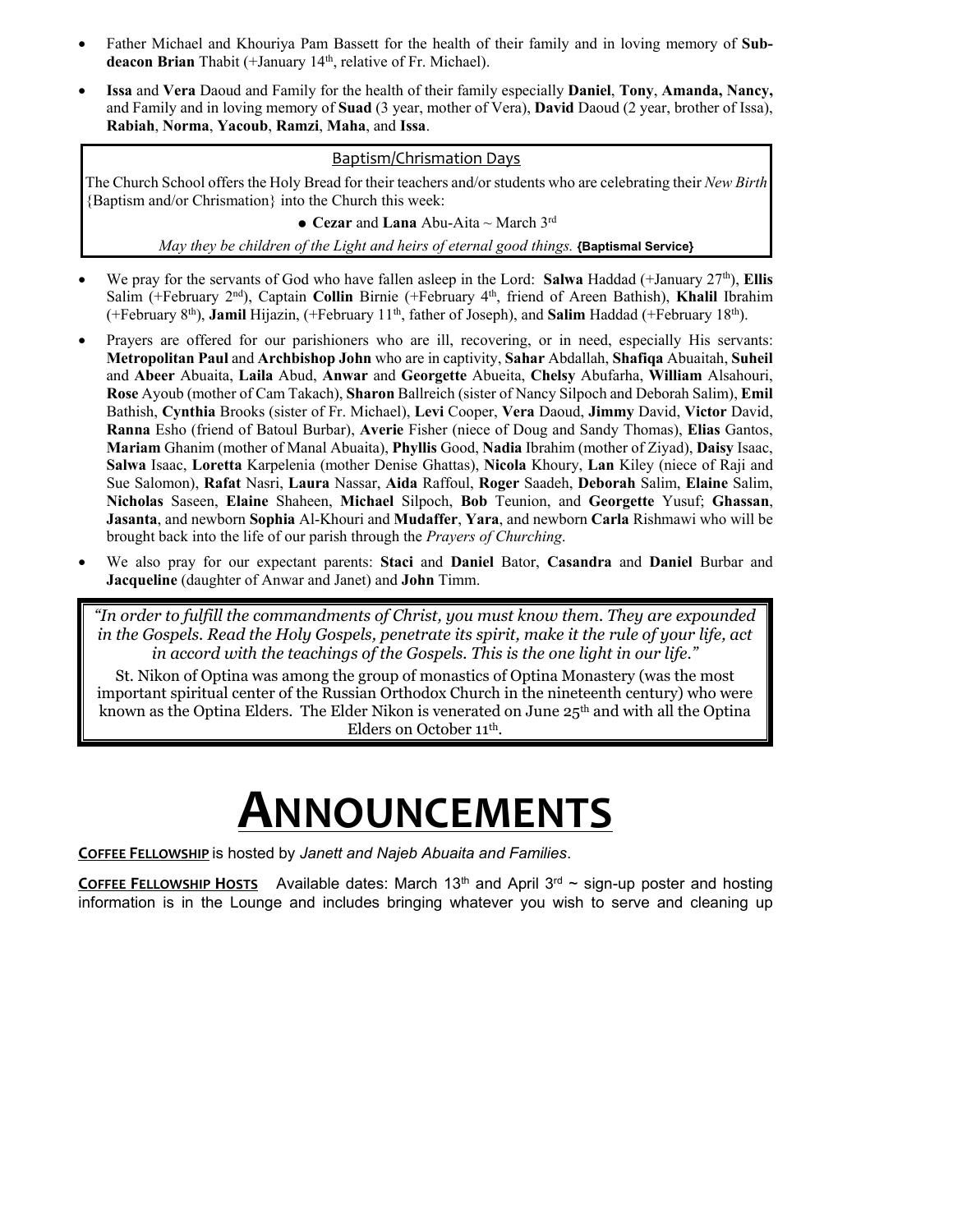afterwards. St. George provides coffee, cups, cream, and sugar at a charge to the host of \$25. **For more information, contact Manal Abuaita** (810-577-0028). *During the Great Fast (March 7th - April 15th), no meat, poultry, eggs, dairy, fish, or their by-products are served.* 

**PROCEDURES** While in our church building, everyone must properly wear masks ~ except while eating or drinking during Coffee Fellowship. Please remember we can venerate icons at this time by bowing (*not kissing or touching*) and the same for the priest's hand and the chalice at Holy Communion. We all want the safest place for all of our parishioners to worship. We know that combining masks, vaccines, and boosters will protect ourselves and our community against the Covid 19 virus.

YES, WEARE! We are missing so many of our children (and parents!) who are missing out on learning about our Life in Christ as we live our Orthodox Faith. Parents, you love your children, we love your children, and most importantly, God loves your children. Come to the Divine Liturgy at 10am to partake of our Lord in Holy Communion. Come to church to show your love of God! Come and receive all the blessings He has for us as we continue our journey to the Great Fast, the Raising of Lazarus, Palm Sunday, Holy Week, and our Lord's Pascha, His Resurrection on the Third Day!

**FORGIVENESS VESPERS** Next Sunday after Divine Liturgy and Coffee Fellowship at 12:30pm, we celebrate this beautiful service helping us to begin the Great Fast on the right foot by asking forgiveness of each other. We cannot love each other without forgiving each other and we are ALL called to love one another as Christ has loved us (John 15:12)! As one of the vesper hymns says: *Let us set out with joy upon the season of the Fast, and prepare ourselves for spiritual combat. Let us purify our soul and cleanse our bodies; and as we fast from food, let us abstain also from every passion. Rejoicing in the virtues of the Spirit, may we persevere with love, and so be counted worthy to see the solemn Passion of Christ our God, and with great spiritual gladness to behold His Holy Pascha.* Plan on attending! ALTAR SOCIETY MEMBERS: During this service we change the candles and cloths to Lenten purple – please plan on attending.

**WHAT IS FORGIVENESS?** To stop feeling anger toward someone who has done something wrong; to stop blaming others; to stop feeling anger about something; to forgive someone for what they have done to us or ask someone to forgive us for what we did to them.

### **COMING EVENTS**

| This Week                                                                                                          | Today is <b>Meat-Fare Sunday</b> , the last day we eat <i>meat</i> , <i>poultry</i> , <i>and their by-products</i> until |
|--------------------------------------------------------------------------------------------------------------------|--------------------------------------------------------------------------------------------------------------------------|
| Pascha (April 24 <sup>th</sup> ). The traditional fasting discipline during this Cheese-Fare Week (no red or white |                                                                                                                          |
| meat and poultry) is observed on all days meaning eggs, dairy, fish, wine, olive oil and their by-                 |                                                                                                                          |
|                                                                                                                    | products may be consumed on all days. <i>fish, wine, and olive oil are permitted</i> .                                   |
| Monday                                                                                                             | <b>Bible Study:</b> Gospel of St. Matthew the Apostle and Evangelist 3-5pm                                               |
|                                                                                                                    | <b>SOYO Monday</b> 6-8pm                                                                                                 |
| Wednesday                                                                                                          | <b>Arabic-English Bible Study</b> <i>Gospel of St. Matthew</i> 12-2pm                                                    |
| Saturday                                                                                                           | <i>Great Vespers</i> and Confessions<br>5 <sub>pm</sub>                                                                  |

### **A Bird with One Wing <sup>~</sup>** *We cannot live our Christian faith without Holy Tradition*

*by Abbot Tryphon, head of All-Merciful Savior Monastery on Vashon Island, Washington* 

The Bible can only be understood through the Church, for the Holy Scriptures came forth from the Church. That the Protestant reformers dumped the Papacy (Roman Catholic Church) only to replace that institution with themselves as the ultimate authority, turned the interpretation of the Scriptures into a debatable subject between believers, with the end result leaving Christianity with *Continued*